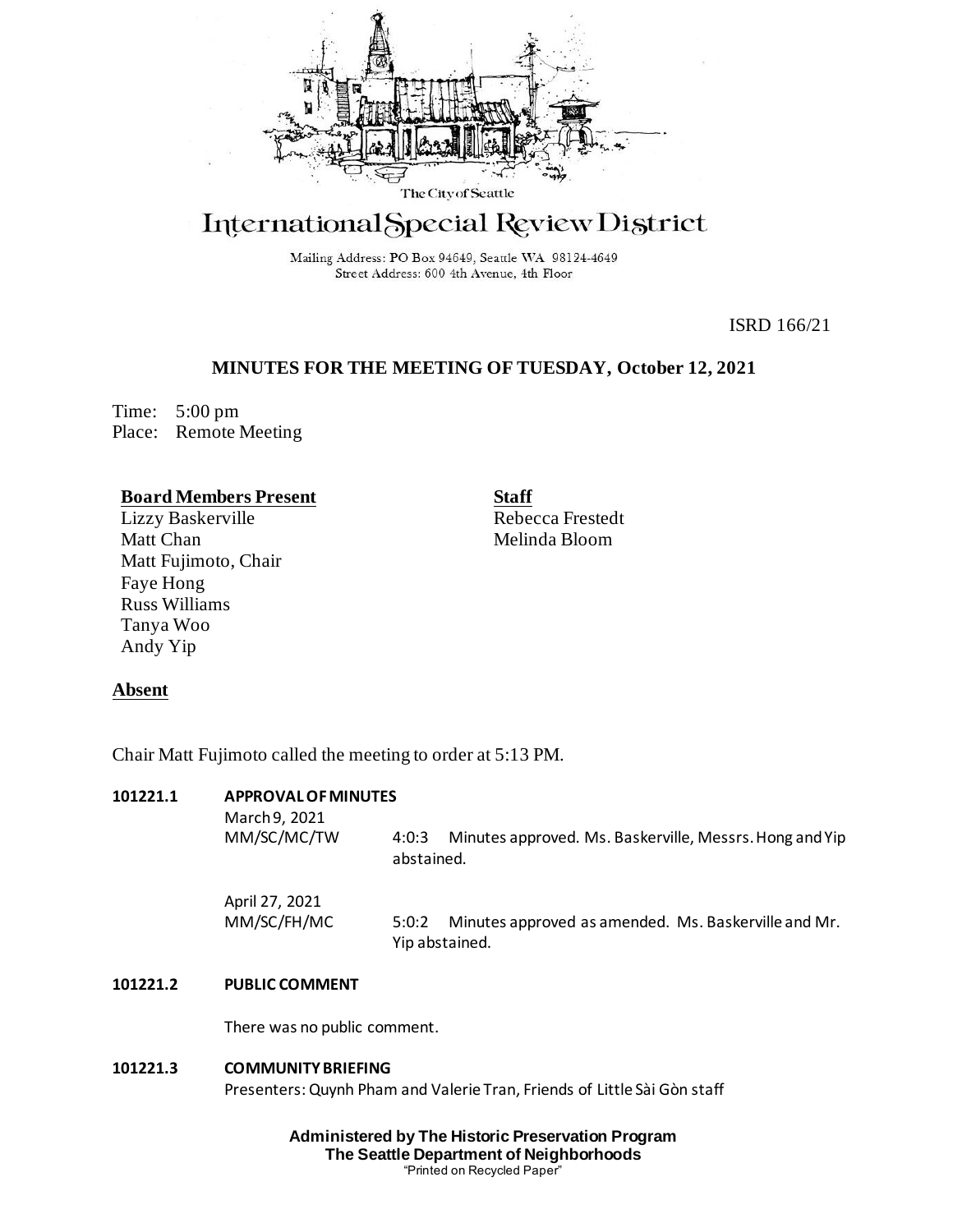Valerie Tran, Operations Director, said that she was here to share observations and lessons learned from the Friends of Little Sài Gòn (FoLS) staff. She prefaced by saying that the FoLS is kickstarting the 2030 Action Plan to develop plans to help guide the future of the neighborhood. She said there are bringing on a consultant firm to help engage with the community and encouraged ISRD Board members to engage in the outreach. She said they plan to develop guidance for the next 10 years.

Mr. Tran said that, until recently, Little Saigon has been characterized by low rise, industrial and warehouse buildings with very little design and use precedent. As opposed to the CID where there is established design, clear design value and visual culture and traditions. She said there is little precedent for design, and they are thinking creatively about how to develop design that speaks to the neighborhood.

Friends of Little Saigon encourages:

Promote street level activity through ground floor commercial space with frequent customer interactions, external-facing, restaurants, doctor's 'office. Space needs to be actively used space and not community space that sits empty.

Outdoor space options that connect the inside and outside.

Be thoughtful, intentional about commercial uses and plan for it early in the design. It shouldn't be an afterthought. Restaurants that are not easily dividable or spaces being left unleased and then used for management office are not good.

Ms. Tran encouraged the Board to ask applicants if tenant improvements are included; if retail space is affordable. She explained the desire for developers to accommodate and support business on ground floor and to consider pedestrian and traffic movement, deliveries, etc. She said scale of buildings should relate to and not overwhelm the neighborhood and she supported the use of alleys and the alley network.

Mr. Chan asked how the MHA applies to Little Saigon with regard to mass and scale. He asked if 17 floors are allowed there.

Ms. Frestedt said underlying zoning determines maximum building height. She said in some places it is 150 feet, with additional height allowed based on proposed uses and type of housing.

Mr. Chan said a lot of what was mentioned is out of board jurisdiction, and asked FoLS to take that into account. He said the ISRD board has a limited scope and pressure should be put on other ruling bodies. He said, for instance, the ISRD Board has no say on leasing rates.

Ms. Woo said in 2018 the ISRD Design Guideline Committee met and discussed preferred building materials, uses, colors. She said that yellow and oranges were mentioned for Little Saigon. She asked about the status of that work.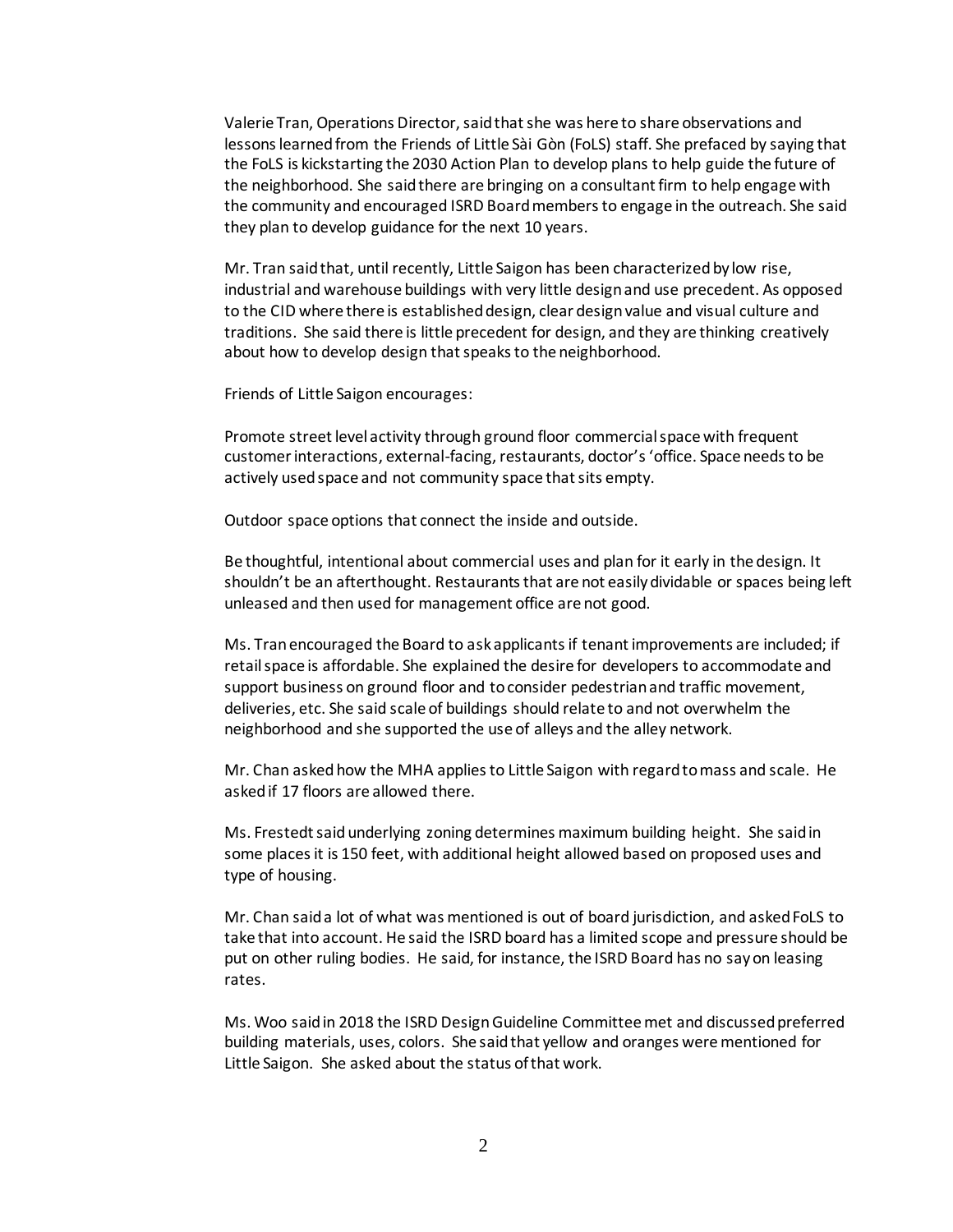Ms. Frestedt said the updated design guidelines are close to being published for SEPA (State Environmental Policy Act) review; a draft is posted on the ISRD website. She said the pandemic delayed further review and adoption of the document. She said it is still an active body of work and important to keep moving forward. She said Little Saigon community members were involved and there is a section specific to Little Saigon. She said the current guidelines are more focused on the area west of I-5.

Ms. Baskerville asked the next steps for FoLS Action Plan community outreach.

Ms. Tran said they anticipate three community-wide engagements along with leadership committee. She said there is opportunity for board to interact around conversations.

Mr. Fujimoto appreciated the presentation and said it is impressive to see how they hope to shape the fabric of the neighborhood. He said discussions have impact and focus is important for street level uses, activation and early intentional development. He asked what the group thinks about I-5 bridging or lidding.

Ms. Tran said I-5 is not a beautiful thing to see as one comes into the neighborhood and it splits the neighborhood physically and socially. She said they are working on how to welcome people from both sides to Little Saigon. She said newer developments like Thai Binh are setting some precedents.

#### **101221.5 BOARD BUSINESS**

Ms. Frestedt provided an update about board election. She said due to COVID, the 2021 Board member election would be mail-in only and noted that election was not held in 2020. She said voting information would be sent out to all registered voters and local media. She said ballots must be received by mail by November 30, 2021; there will be a unique ballot for each voter. She said documents will be translated into Chinese and Vietnamese. She said all deadlines will be maintained per board procedures. She said all five elected positions are on the ballot this year for the first time. She said this is being done to maintain staggered terms. She said in 2020 positions 3 and 5 expired and elections weren't held; members elected to these positions will serve a one-year term. She said two in-person registration opportunities would be held, one in Little Saigon and one in Hing Hay Park, both outside for safety concerns. Additional sessions could be held, upon request. She said identifications must be checked to complete registration.

Mr. Fujimoto thanked Ms. Frestedt for all her efforts to do mail-in election.

Ms. Frestedt said it is her intention to make it as easy as possible. She said there is a post office in the neighborhood.

Full board meeting adjourned at 6:05 pm. *Messrs. Yip and Hong left.*

ARC meeting convened at 6:06 pm.

#### **101221.4 ARCHITECTURAL REVIEW COMMITTE BRIEFING**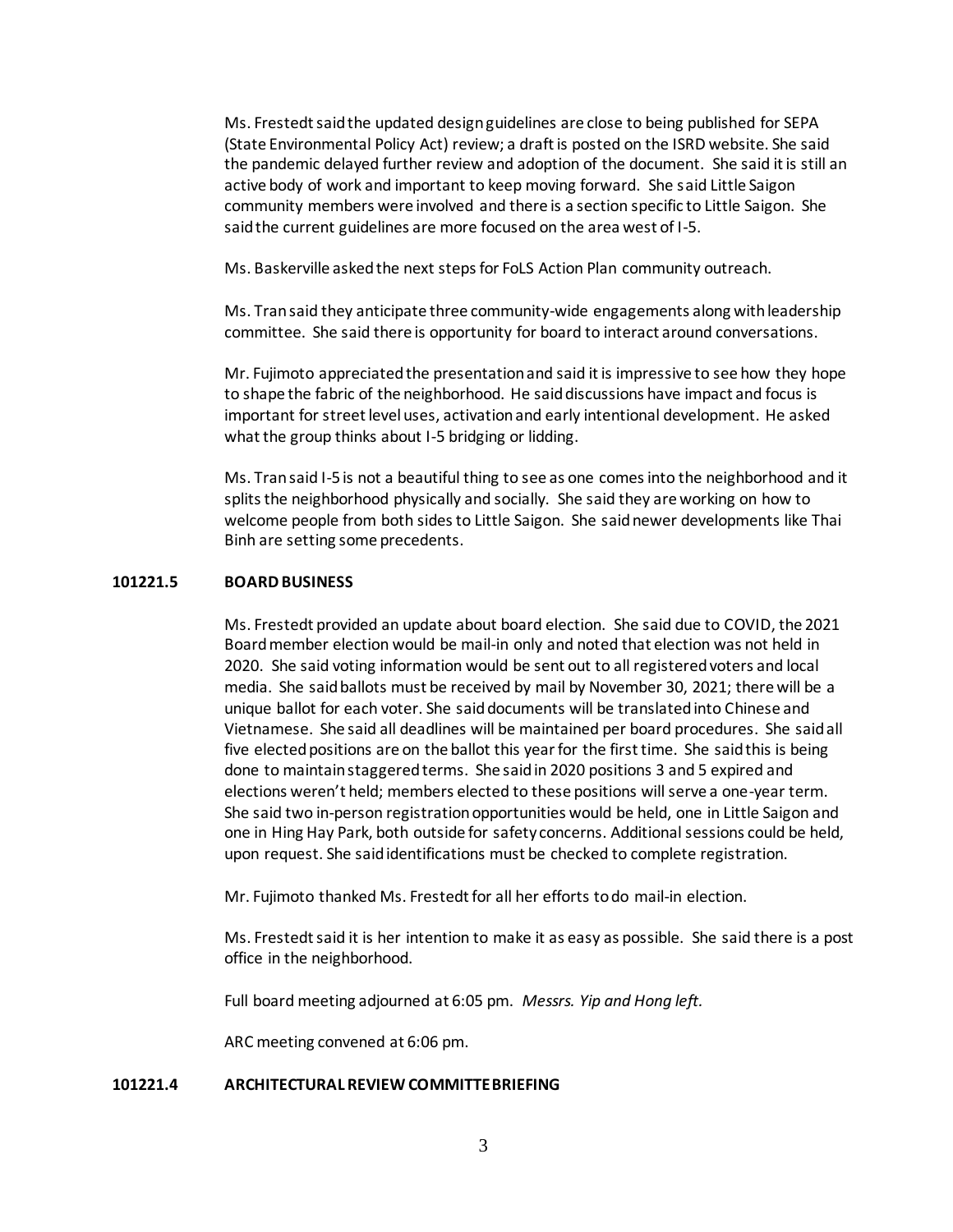## 101221.41 1224 S. King St. – Little Saigon Park Development *Applicant:* Katie Bang, Seattle Parks and Recreation, and Mark Tilbe, Murase Landscape Architecture

Briefing on proposed development of a new park on an undeveloped lot. This briefing will focus on the ARC review of construction details and evolution of the artwork by artist Kalina Chung.

Mark Tilbe provided context of the land banked site in Little Saigon. He provided an overview of the project.

Kalina Chung, artist, explained her contribution to the project. She said the work is inspired by shared conceptions of home and the concept of the "tube house", and how they are constructed by our community and our surroundings; both the built and natural environment. She said when she first arrived in Vietnam, she visited her aunt's tube house which were built this way to extend space upwards, adding generational space, flow, and typically, a storefront on the ground floor. She saw a connection between this architecture and the space in Seattle allotted for the park. The space holds the anticipation of buildings to come; reminiscent of the versatile ways Vietnamese people adapted to their space in a growing city. While the purpose of lattices is to create security for storefronts, they also hold aesthetic charm, each culture has varying traditional shapes and designs. In many traditional Pan-Asian homes, these open windows create a flow and connect us to the natural world outside. In this case, the façade will create the infrastructure for a row of tube homes, and entry into a garden oasis. Drawing from the many cultures, histories, and people that have shared the site's space, she chose three varying designs to display. The structure is to appear light in its presence and create an openness in, what will eventually be, a rather dense space.

She said the green echoes the garden, with particular connection to the long-lasting willow tree that lives near King Street. While the tree is only expected to live 5-10+ more years, its significant memory to the community will be imbedded in the structure through color. The desired two green tones are inspired by the willow. A lighter green on the interior of the panel cuts creates further dimensionality.

*[Staff note: The aforementioned willow tree was unexpectedly fully uprooted in a fall storm in 2021, since the meeting took place. It has been removed from the adjacent property of the Victorian Row Apartments.]*

Mr. Tilbe provided an example of how sandblasting technique will look and he indicated on drawing where the lattice pattern will be sandblasted onto face of benches. He provided an overview of the walkway and noted play area. He saidit was decided to keep the play area in the colors originally selected with blue rubber play surfacing and contrasting golden yellow balls. He said this creates more color vibrancy within the park by adding colors that are complementary to the gateway feature. The golden yellow was also carried through the park in the bench motifs. Yellow is a culturally relevant color with positive connotations including prosperity and happiness.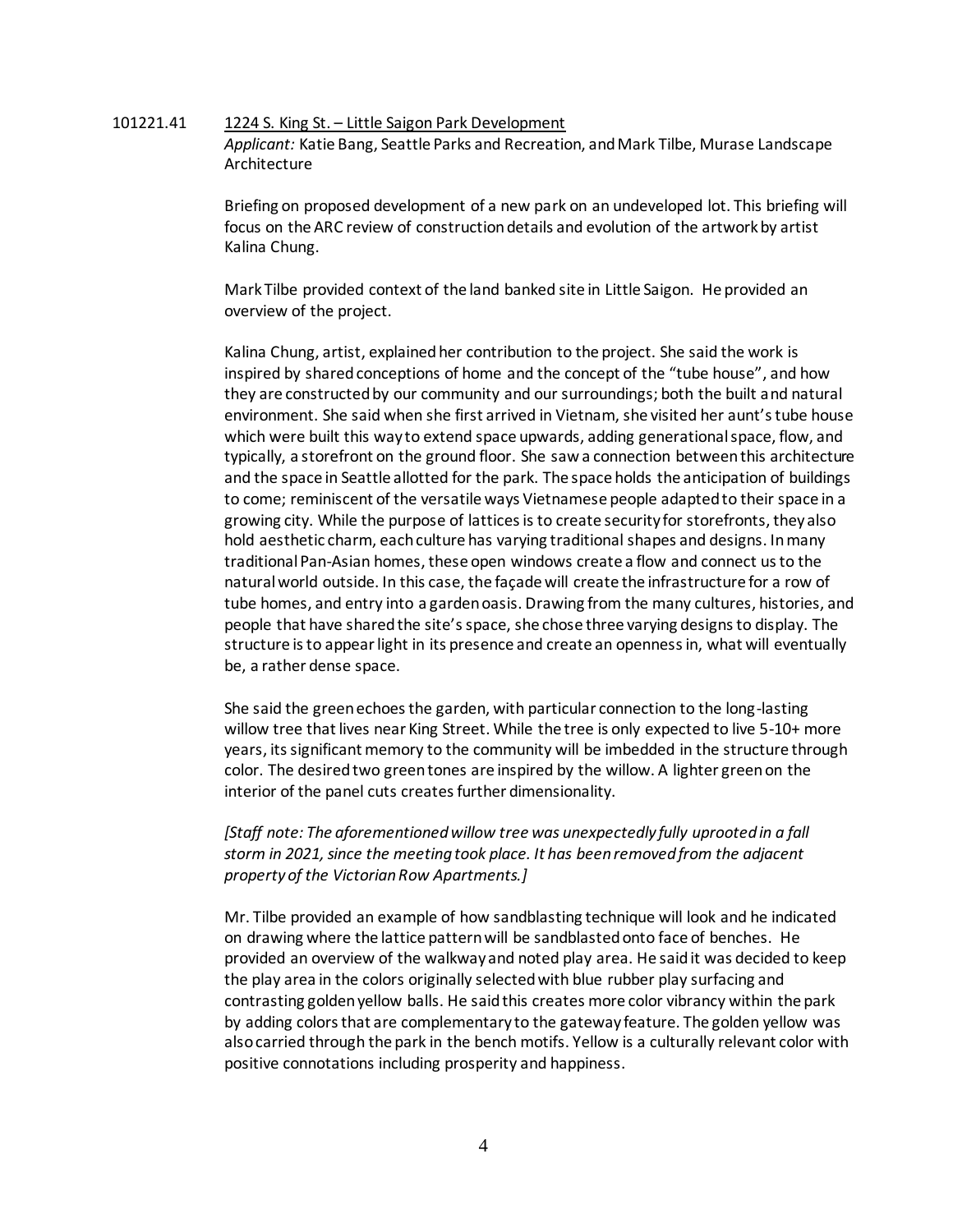Mr. Tilbe said the guardrail section has been further developed to show the artist gateway feature behind. The guardrail panels have changed from a rectangular grid to a square grid pattern in order to allow for more openness and tie into nearby concrete score patterns. The color of the guardrail will be black to match other proposed site furnishings and blend into the background. He requested board input about the appearance of the guardrail – should it be more colorful? Or should its appearance be minimized?

He said plantings have been selected for color, appropriateness and include bamboo, Japanese Maple, Japanese Snowbell trees. He said in the last ISRD meeting there was concern that the middle portion of the ramp appeared darker in the graphic. Light levels were reviewed by the lighting designer and a new fixture has been selected to add additional light toward the center of the site, more even with the sides. He said at the south end near King Street and near the Willow, lighting will be placed in seat wall.

Mr. Tilbe went over drainage and stair details, play equipment location and installation.

Ms. Baskerville noted the yellow and orange and two-toned green in the play area and asked if more yellows could be incorporated on the ground or more sandblasted pattern to bring in more color. She noted the perspective from Jackson, looking down at the Park and the opportunity for color to invite people in.

Mr. Tilbe said they can look at more options.

Ms. Baskerville said daylilies are orange and yellow and would emphasize the orange and yellow colors.

Mr. Tilbe said they can look at the plant palette.

Ms. Baskerville asked if there could be more in the play area for kids. She noted the structure looks fun and it could use more space around it.

Mr. Tilbe noted there is a fall zone 6' set back requirement from seat wall or hard surface. He said the play area focuses on play for smaller kids.

Ms. Baskerville suggested seating at the top near the art piece.

Mr. Tilbe said it is an option and noted that tables and chairs like what is proposed at the bottom of the park could be added at the top.

Mr. Fujimoto appreciated the rendered higher scale design.

Ms. Chung said this is her first permanent project and it is a big learning curve. She said in the process she has listened to stories and community feedback; she wants the piece to be significant to the community. She said panel design was influenced by being on Native land.

Ms. Woo said it is beautiful. She asked if it is climbable.